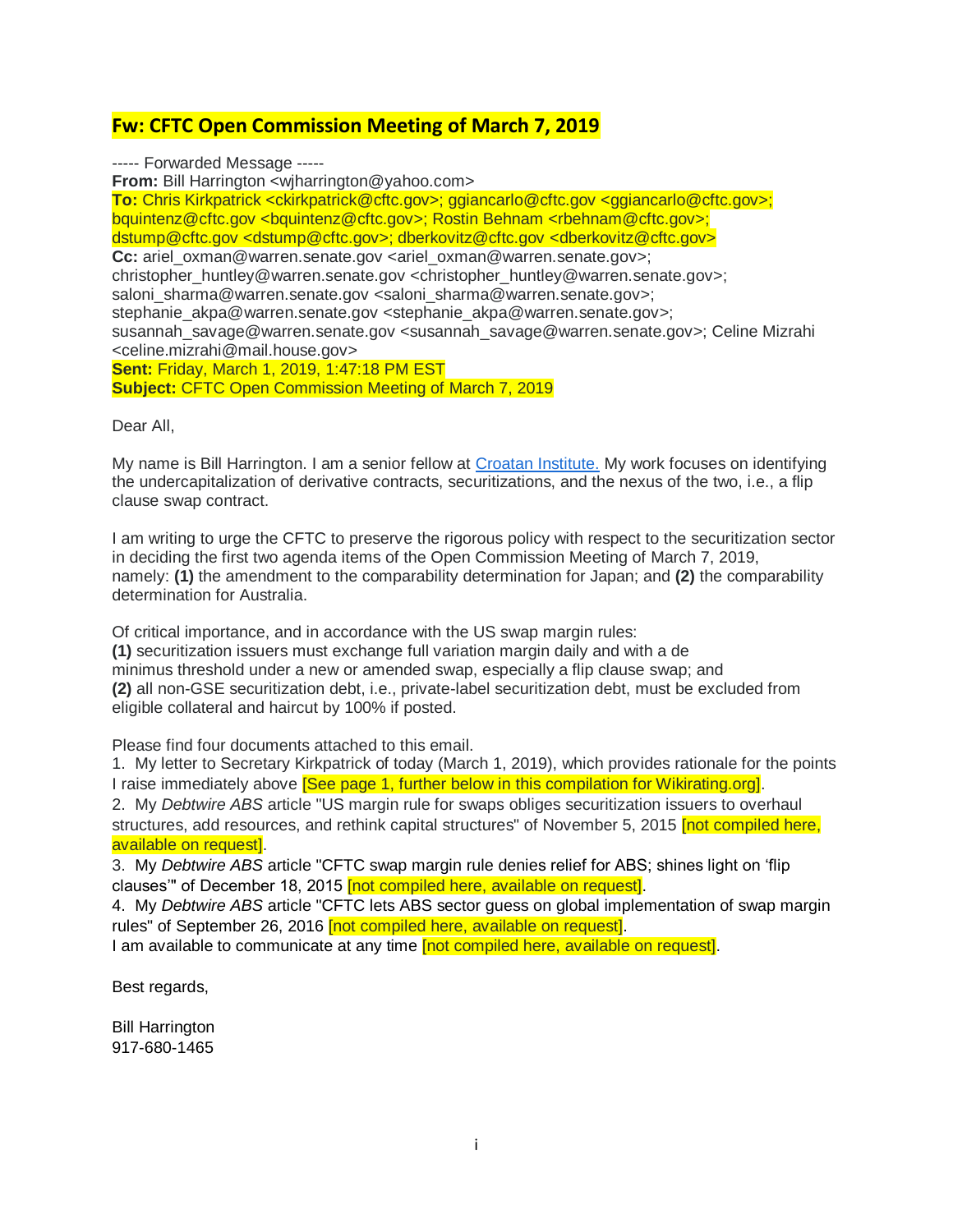William J. Harrington 51 5TH Avenue, Apartment 16A New York, NY 10003 212-620-8139 [wjharrington@yahoo.com](mailto:wjharrington@yahoo.com)

**March 1, 2019**

## *VIA ELECTRONIC MAIL*

Mr. Christopher Kirkpatrick Secretary of the Commission Commodities Futures Trading Commission Three Lafayette Centre 1155 21st Street NW Washington, DC 20581

## **Re: [CFTC Open Commission Meeting of March 7, 2019](https://www.cftc.gov/PressRoom/PressReleases/7879-19)**

Dear Mr. Kirkpatrick,

My name is Bill Harrington. I am a senior fellow at [Croatan Institute.](http://www.croataninstitute.org/) My work focuses on identifying the undercapitalization of derivative contracts, securitizations, and the nexus of the two, i.e., a flip clause swap contract.

Prior to joining Croatan Institute, I worked as a: research journalist at *Debtwire ABS;* senior vice president in the derivatives group of Moody's Investors Service; structurer of currency and fixed income derivative contracts at Merrill Lynch; and currency and interest rate economist at Wharton Econometrics. [My biography on the Croatan Institute website](http://www.croataninstitute.org/william-j-harrington) provides my bona fides and links to my work.

I have directly communicated findings on the intrinsic deficiencies of flip clause swap contracts to CFTC staff on many occasions and also to prudential regulator staff. [On March 12, 2015, a](https://www.federalreserve.gov/newsevents/rr-commpublic/harrington-michalek-call-20150512.pdf)  [colleague and I shared findings in a joint call with staff of each of the six regulators.](https://www.federalreserve.gov/newsevents/rr-commpublic/harrington-michalek-call-20150512.pdf)

The prudential regulators and the CFTC both incorporated the conference call findings into the respective 2015 rules for swap margin. Please see the first two of my *Debtwire ABS* articles also attached to the delivering email: **(1)** "US margin rule for swaps obliges securitization issuers to overhaul structures, add resources, and rethink capital structures" of November 5, 2015; and **(2)** "CFTC swap margin rule denies relief for ABS; shines light on 'flip clauses'" of December 18, 2015.

As a result, the two parallel sets of margin rules are much more rigorous with respect to the securitization industry than the rules of any other jurisdiction. Of critical importance, the US rules: **(1)** obligate securitization issuers to exchange full variation margin daily under a new or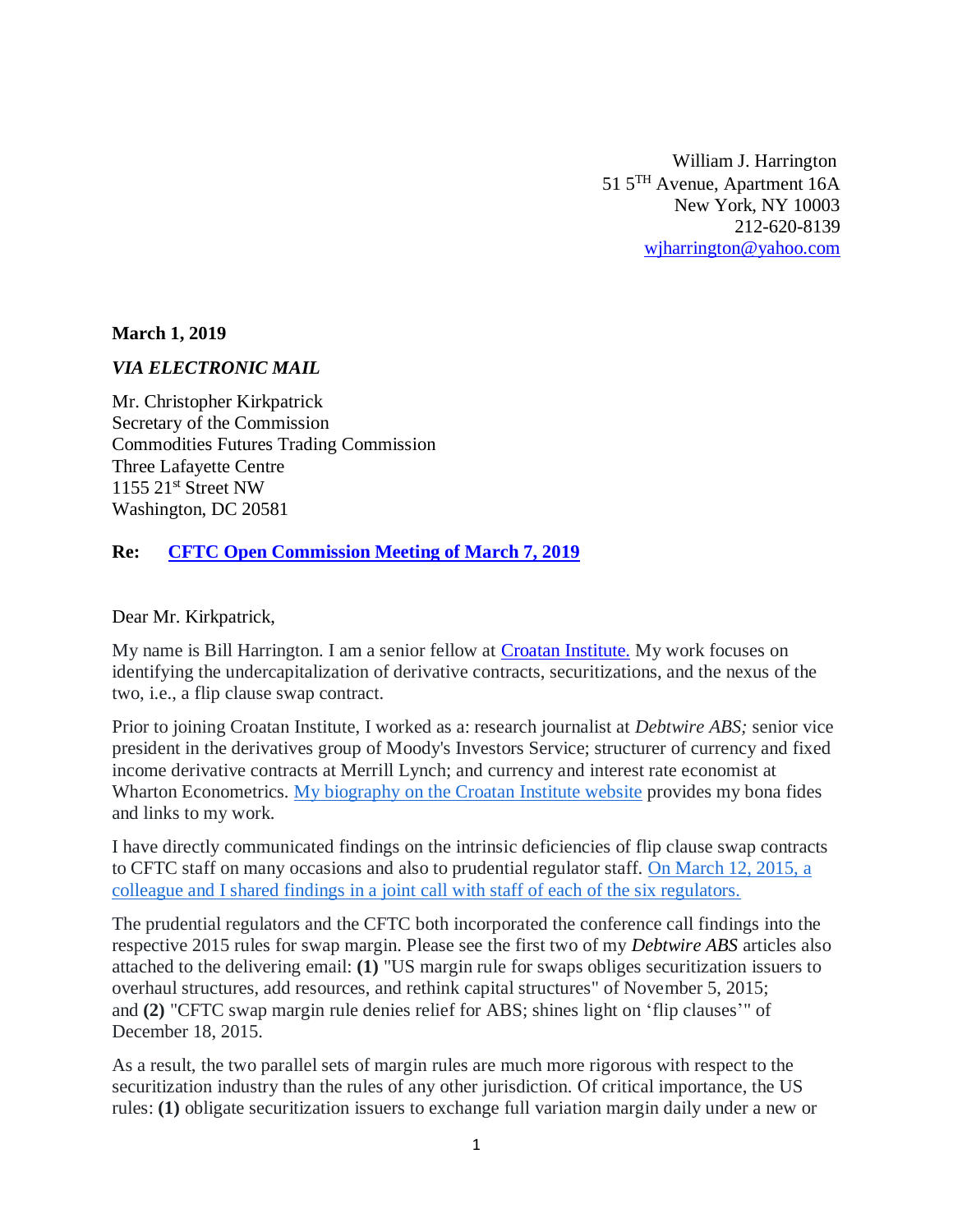amended swap, including a flip clause swap; and **(2)** exclude all non-GSE securitization debt from eligible collateral. The rules of many domiciles do neither.

On September 8, 2016, the CFTC followed best practice in imposing rigor on the securitization sector in making its first comparability determination, i.e., that regarding Japan. Please see the third of my *Debtwire ABS* articles attached to the delivering email "CFTC lets ABS sector guess on global implementation of swap margin rules" of September 26, 2016. The article's fourth section (headed *"Secondly, US dealers must exchange daily margin with Japanese ABS"*) describes the good securitization policy in the 2016 determination. The fifth section (head *"Thirdly, margin posting neutralizes a flip clause. JPY repacks of AAA CLOs at risk?"*) lists US CLOs and US swap dealer affiliates that the comparability determination covers. The sixth section (headed *"Setting the stage for examining the EU margin regime?"*) describes the prudential regulator policy on comparability determinations.

I urge the CFTC to preserve the rigorous policy with respect to the securitization sector in deciding the first two agenda items of the Open Commission Meeting of March 7, 2019, namely: **(1)** the amendment to the comparability determination for Japan; and **(2)** the comparability determination for Australia.

Unfortunately, the CFTC rejected best practice with respect to the securitization sector in approving [the comparability determination for the EU on October 13, 2017.](https://www.cftc.gov/sites/default/files/idc/groups/public/@lrfederalregister/documents/file/2017-22616a.pdf)

The following excerpts regarding eligible EU collateral show why.

"The most senior tranche of a securitization, as defined in Article 4(61) of Regulation (EU) No 575/2013, that is not a re-securitization as defined in Article 4(63) of that Regulation" "Securitization positions meeting the criteria in Article 4(1)(o): Residual maturity of less than

one year"

Securitization positions meeting the criteria in Article 4(1)(o): Residual maturity between one and five years"

"Securitization positions meeting the criteria in Article 4(1)(o): Residual maturity of more than five years"

"Other differences concern... the most senior tranche of a securitization...which are allowed under the EU margin rules but not under the Final Margin Rule. However, the EU margin rules do address the inherent risk posed by these assets by including additional safeguards when using these types of collateral....Regarding the most senior tranche of a securitization, a counterparty must use an ECAI's credit quality assessment to assess the tranche's credit quality."

(As note, ECAI (external credit assessment institutions) analysts such as those at S&P Global don't understand, let alone assess, credit quality for a securitization when an issuer is party to a flip clause swap contract. Please see my email exchange with S&P analysts of February 16, 2018 [to May 10, 2018.\)](https://www.wikirating.org/data/other/20180521_Harrington_J_William_S&P_Violations_of_SEC_rules_in_Rating_US_CLOs_w_Waterfall_Flip_Clauses_US_SLABS_w_Flip_Cause_Swaps_&_Navient.pdf)

Furthermore, the EU rules de-facto exempt most securitization issuers from the daily exchange of full variation margin by means of a very high threshold. The de-factor exemption compounds the likelihood that securitization debt posted as collateral will be inadequately capitalized.

CFTC Chairman Giancarlo attested to the need for robust provisions for the securitization industry in [remarks at the DerivCon 2019 Conference in New York City on February 27, 2017.](https://www.cftc.gov/PressRoom/SpeechesTestimony/opagiancarlo65)